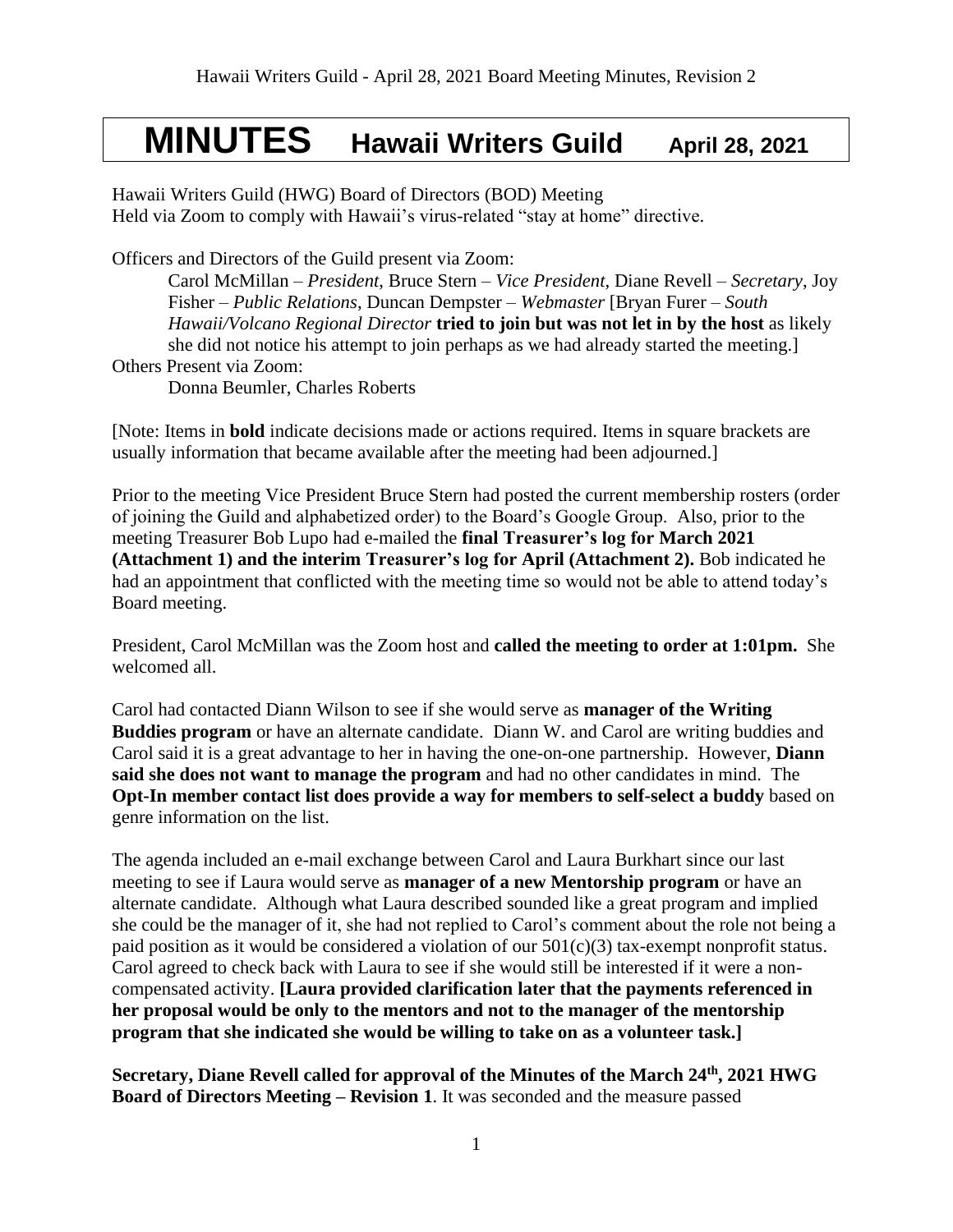unanimously. The minutes **will be posted to the Guild's website** in an archive location for minutes. When this is done by the Webmaster, **the Secretary will send an e-mail to all members with the link**. [Both posting and e-mail completed 5/2.]

**Diane had also worked to obtain the D&B D-U-N-S Number that is required for businesses that want to do work for or obtain grants from the US federal government**. To her surprise it **turned out we already had a number assigned** (perhaps initiated by our attorney Shawn Nokoa who had worked on our filing with the State of Hawaii and being in position to obtain our 501(c)(3) federal tax-exempt nonprofit status). We still **needed to have some of the information updated** such as a physical business address (now the home address of our registered agent), so Diane followed through to have that done. The acknowledgement also provided information on the next step to register with the federal government via their SAM.GOV website. Diane **created an account for the website but decided we should wait to complete registration of the Guild on the sight as it requires a link to our financial account**. She wanted it discussed but thought it would be better to wait until we had a specific project in mind with the federal government that would require us to register. After a brief discussion, it was agreed by **the Board that it was appropriate to wait**.

**Bruce Stern, Vice President**, provided a summary of the **membership status with 72 active members that includes two student members** with **no change in counts** since the prior meeting but with one dropped and one added. There are 5 members listed as inactive as their dues are delinquent for 3 or more months. There are 3 pending members.

Currently there are 34 members on the Opt-In list. Bruce had wanted to send the latest **version of the Opt-In Contact List to full membership to see if any others want to join but was waiting on the three pending members to become members**. He thought most Board members had approved of them already, so it was pending Carol's welcome message to each and their dues payment. Carol agreed she had to do that but had lost sight of some of the approvals in often long strings of messages in response to the submissions. Some discussion was pursued to provide suggestions to Carol for tracking replies and also a **reminder from our Webmaster, Duncan, that the Board members should reply to Carol and have other Board members on the cc-line** as sometimes they just reply to him (despite the instructions in the message) as he is the one passing the submissions for membership to the Board. It was also confirmed for Carol's benefit that an applicant required 5 positive votes for approval as 5 or more constitutes a quorum of Board members.

**Treasurer, Bob Lupo was unable to attend but provided a summary in his prior day e-mail that is included as follows** with the details for the **final March log provided in Attachment 1 and** the details for the **interim April log in Attachment 2**. We ended February and began March with an ASB Operating Balance of \$4,130.18. Eight members renewed in March for total inflows of \$320 for the month, and ASB's \$5.00 monthly fee, was the sole outflow. Hence, we **ended March and began April with an ASB Operating Balance of \$4,445.18**. April has been a good inflow month to date, with 7 members renewing and 3 new members paying initial dues. One member (Diann Wilson) renewed through 2022, boosting total inflows for the month, to date, to \$440. So far, we've had 1 major outflow in April of \$156.96 (check #124 paid to D.W.) for renewal of the Guild's Zoom account. Hence, **as of April 28th, the Guild's ASB Operating**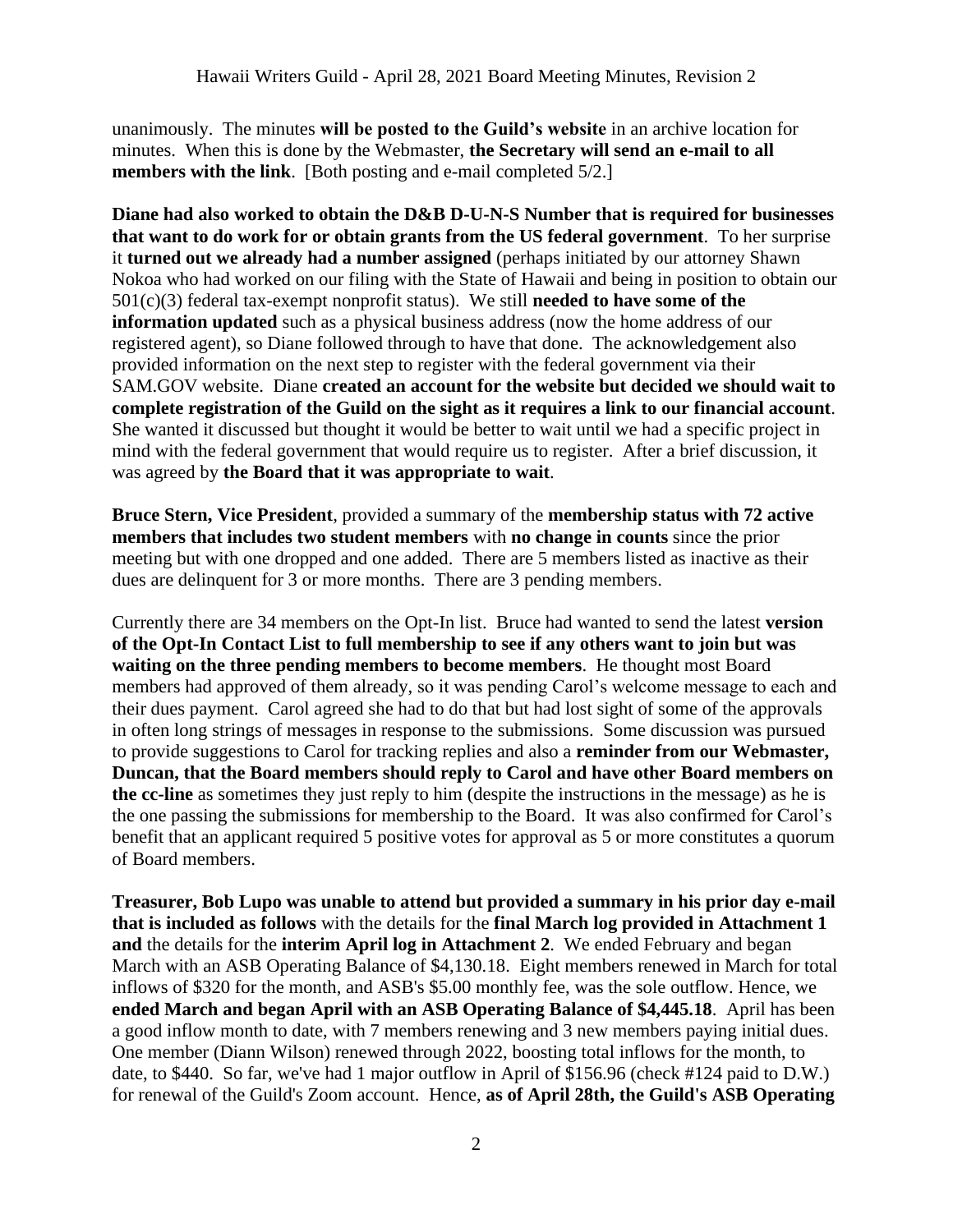**Balance totals \$4,728.22**. We've seen healthy membership inflows the past 2 months from existing and new members, with 15 members renewing and 3 new members initiating membership.

In our prior Board meeting, **Bob Lupo went over a summary of the proposed budget for 2021 with the finance history actuals of the prior years included for reference.** Diane realized well after the Board meeting that **we did not propose a resolution to approve the budget, so initiated that via e-mail exchanges on March 28th. By March 30th she had received six "ayes" that exceeded the quorum requirement of at least 5 as all votes returned were positive.** We need to approve our 2021 budget so that those agreed expenses can be paid as they occur without again seeking Board approval and only unanticipated 2021 expenses would need to be brought up for separate approval. On **March 30th, Bob Lupo made one more update**  accounting for a recent expense and donation. Diane sent a follow-up e-mail to the Board on March  $31<sup>st</sup>$  with the update to see if any issues and if their prior votes remained the same. She raised this issue today, just to be sure no change in the approval votes. None were raised, so **the budget for 2021 is now approved and is provided as Attachment 3.**

### Committee Reports/Updates:

**Louise Riofrio, Events Director** was **not able to attend** today's meeting. She has kept the membership aware of the pop-up bookstore events currently held twice a week in Waikoloa and Kamuela, respectively with her last report out the week of April  $20<sup>th</sup>$ . [Louise provided her next pop-up bookstore message on May 4<sup>th</sup>.]

**The Public Relations Director, Joy Fisher**, said there were no recent PR releases. **Joy provided some event information that the Kauai Writers Conference** will be held in person vs. online this November 8<sup>th</sup> -14<sup>th</sup>. She will check to confirm we will be able to get a table for **providing Hawaii Writers Guild information** to attendees of the conference. [Diann Wilson provided information via e-mail on April 30<sup>th</sup> that **HWG members are still able to get a significant discount for the added Kauai Writers Conference Online sessions on 'specific insights that will fundamentally improve their writing and help them to get published"**. Jada Rufo posted it to Facebook HWG Members page. **Joy will check to see if this current discount for HWG members will also be allowed for our members to use to register for the November Kauai Writers Conference** that will be on Kauai. This would provide a significant savings.]

Regarding the **Newsletter Editor** job that Joy will do along with Cece Johansen, she and Cece have had some further discussions. **Joy had provided a planned announcement about the newsletter including how members might contribute for Board feedback the day prior to the meeting.** She plans to send it out this week to the membership. She also sent the Board an example article she plans to use in the first edition that featured member Virginia Fortner. [**Joy e-mailed the HWG Newsletter announcement to the full membership on May 2nd**.] The plan is for the Newsletter to highlight new members of 2021 (7 so far) and highlight any recent member publications of which she knows there are several. The first edition would be expected to appear on-line at our Hawaii Writers Guild website before July. Joy told Duncan she plans to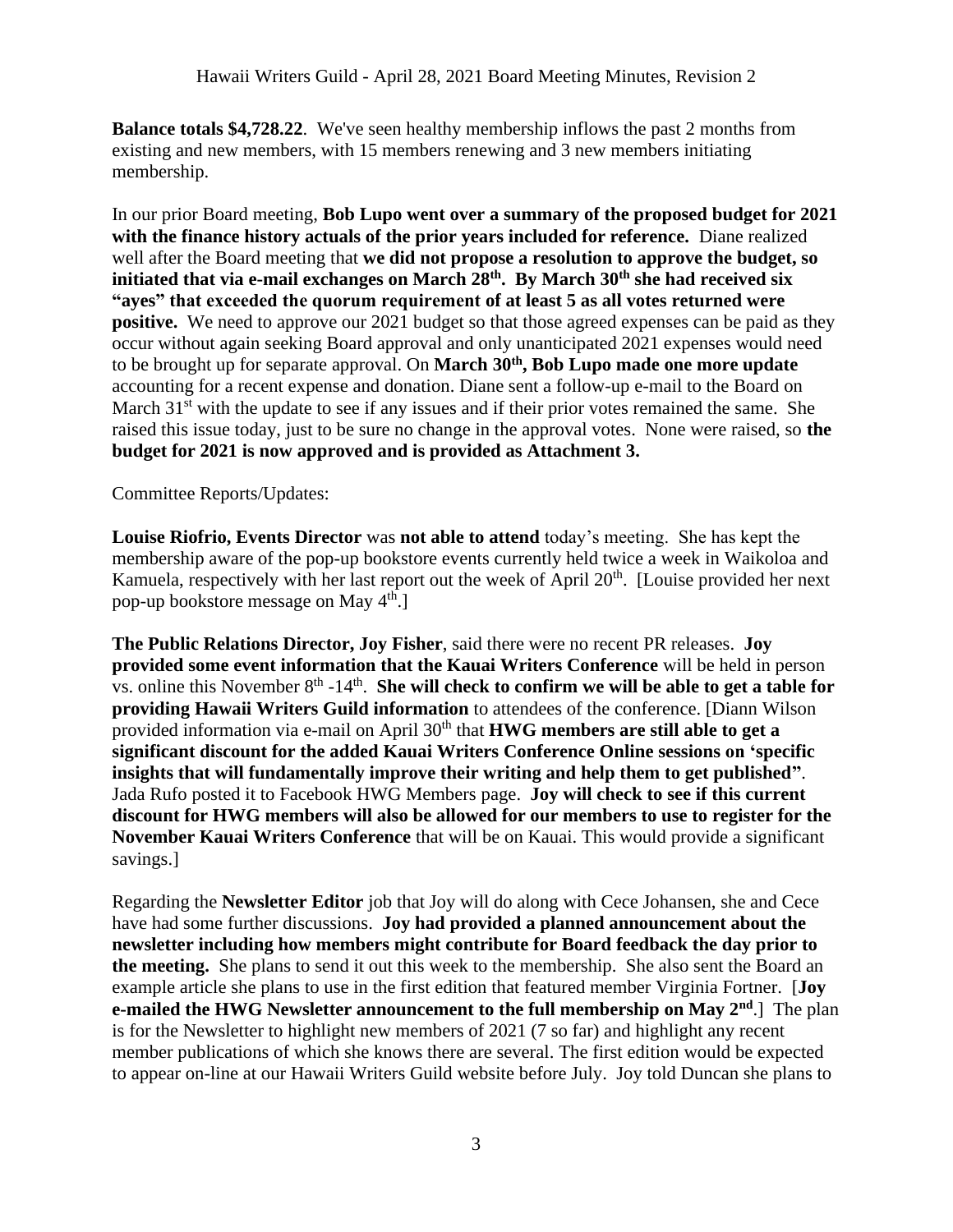have a talk with him about the format of the newsletter so it will appear in a way similar to how he did it for the *Latitudes,* 2 nd Edition.

We became an **official associate of the Berkeley branch of the CWC, to exchange information on our events** including our HWG YouTube Channel series. **Our members can check their event tickets page for upcoming events** that as an Association Affiliate our members can attend. <https://www.ticketsource.us/california-writers-club-berkeley-branch>. Joy said the coordination with the CWC is continuing smoothly with Cece Johansen acting as our local liaison with the Berkeley branch.Cece passes along any of our new HWG YouTube channel offerings and keeps us informed of the CWC events that can also be found at the above link. **The Berkeley branch of the CWC next guest speaker offering is on May 16th "Race is Context."**

Joy is still working on presenting the members with means to help us take advantage of the **opportunity to apply for next year's Laura Jane Musser Fund grant.** It was agreed this looked like a good fit for the Guild and its mission.

**Our Webmaster, Duncan Dempster,** had provided a **job description for a HWG Digital Communications Manager** as previously requested (see **Attachment 4**). Much of this job is done directly or indirectly by Duncan. In Attachment 4, it has been annotated with notes in **red** with some of the comments from today's meeting as to who does what on the current job.

On April 23rd , Duncan had **sent e-mail to the membership about our website's current resource lists and other resource content with a question to the members as to what they ideas they had to make improvements**. As of April 26<sup>th,</sup> he had received 9 responses with 3 from Board members and 6 from other members with most of the ideas from our new members. He said there as **some good ideas suggested that will take a bit of time to evaluate and implement**.

Another item on the agenda had been a discussion of **the role of a diversity coordinator by Johnson Kahili, however he was not able to join us**. [It turns out he tried to join but was not let in by the host as likely she did not notice his attempt to join. Johnson did provide this information via an e-mail seen after the meeting. Here is his response:

My idea **to recruit a younger and more diverse membership is primarily to scout college programs and community events for potential writers**. I have also been contacting people via conventional networking. I have a few people interested who practice in my current line of work. I do video and sound media projects for a variety of production companies on island. Many of those involved with this line of work manage blogs and have writing aspirations above storyboarding and narrative. Many are also in the market for ghost writers or regular article contributors. I am not through with my Vaccines at this time, so I have limited my interaction by staying online or over phone thus far. For example: I guest attended a virtual BI Chamber of commerce meeting and did a short presentation about the writer's guild.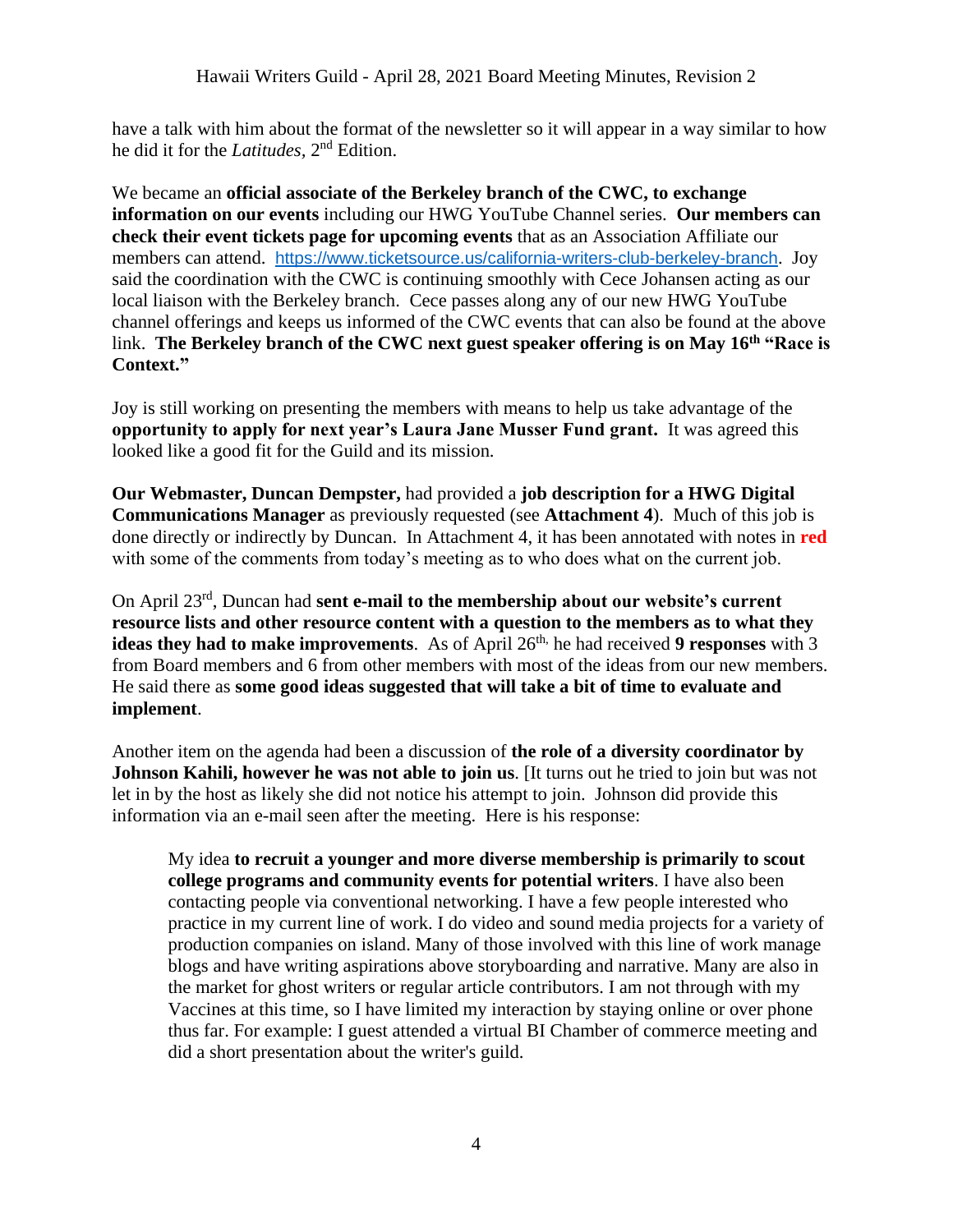My probing as of this moment reveals**, it will make the most sense to report quarterly as there is not much community activity just yet**. When things are back to normal Ill seek out in person open mics and college appointments to present what the guild has to offer established and new authors.

Mahalo, Johnson Kahili IV ]

The **next regular Board meeting date** is set for **Wednesday, April 28 th** at **1:00pm-2:30pm via the Guild's own Zoom account**.

The meeting was adjourned near 1:55pm.

Respectfully submitted, Diane Revell, Secretary

Announcements:

- 1. The **next regular Board meeting time and place: Wednesday, May 26 th at 1:00pm – 2:30pm. Meetings will all be via Zoom for the foreseeable future**. Attendance via internet or phone via Zoom will be offered and if still under "stay at home" restrictions it will be the sole method used.
- 2. **Requests for items to be added to the agenda for the next regular Board meeting** should be **sent to the President Carol McMillan and Secretary Diane Revell at their e-mail addresses** [\(sylvanease@msn.com](mailto:sylvanease@msn.com) and [diane.b.revell@](mailto:diane.b.revell@gmail.com)gmail.com) 10-days prior to the next meeting, so **by May 16 th** . The **agenda will be e-mailed May 21 st** to the full membership five days prior to the meeting.

Attachment 1: Hawaii Writers Guild Final Treasurer's Log for March 2021

Attachment 2: Hawaii Writers Guild Interim Treasurer's Log for April 2021

Attachment 3: Hawaii Writers Guild 2021 Budget (Approved April 2021)

Attachment 4: HWG Digital Communications Manager Job Description - Annotated

Parking Lot:

1. Our Zoom account has been renewed with reimbursement to Diann Wilson but **need to confirm associated e-mail address changed from that of our former HWG President Diann Wilson to one for the Guild, perhaps the HWG Website admin e-mail address: admin@hawaiiwritersguild.com. YouTube has no associated cost but may also need to have same account e-mail change**.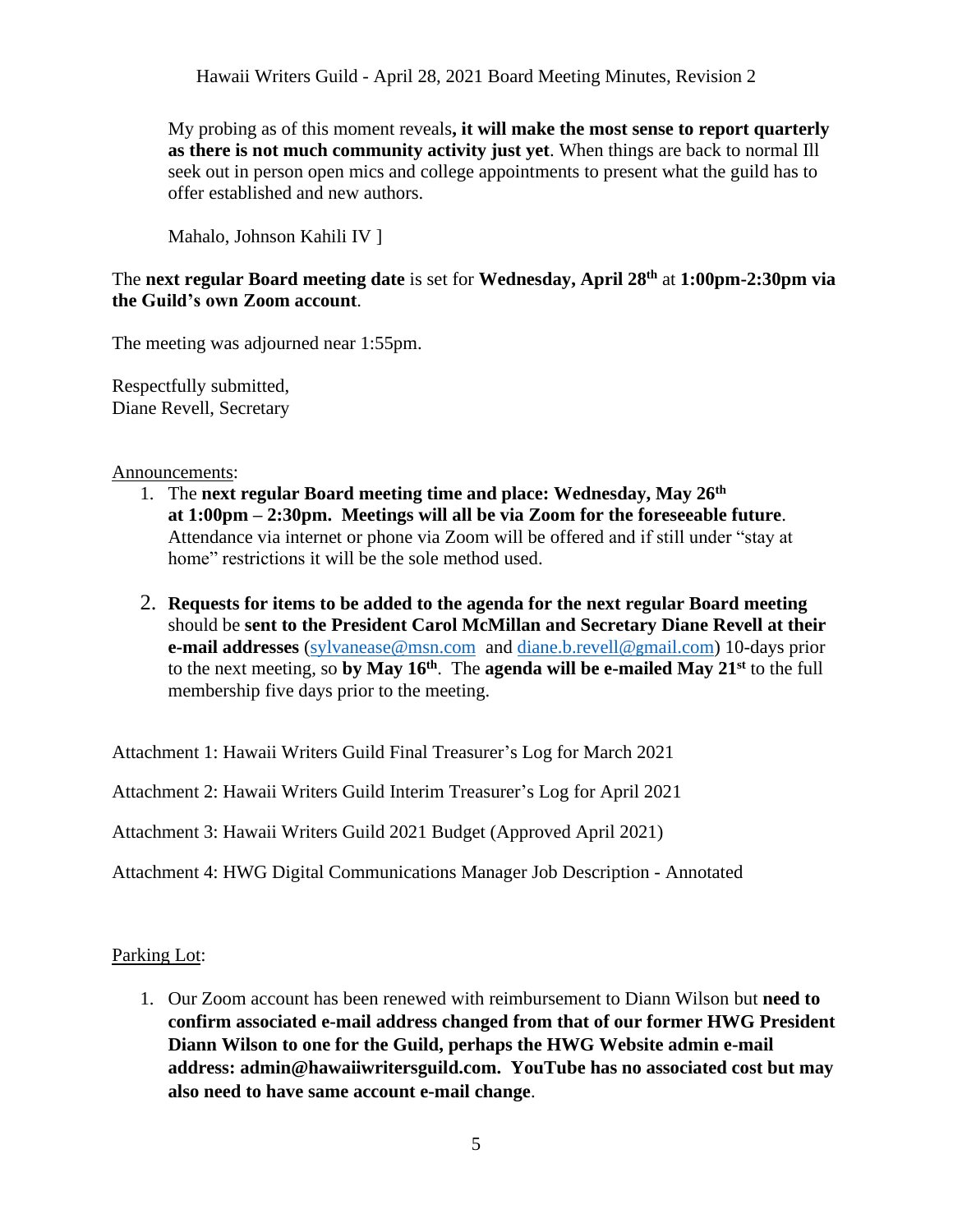Hawaii Writers Guild - April 28, 2021 Board Meeting Minutes, Revision 2

- 2. **Ensure appropriate federal income tax form filed for 2020 and any required Hawaii tax form. Bob Lupo, Treasurer.**
- 3. **Find a means to ensure Zoom Host for our Board Meetings can see and provide access to members who try to join after the meeting is in progress**. **Carol McMillan** with help from other who do regular hosting of Zoom meetings.
- 4. **Review actions pending from the Feb. 10, Special Board 2021 Planning Meeting**:
	- a. Carol McMillan check if Laura Burkhart willing to help develop guidelines and manage a mentor program without compensation. **[Laura provided clarification later that in her initial proposal the intent was that she would take on the management role on a volunteer basis]**
	- **b. Joy Fisher and Duncan Dempster- Local Resources, may need to have rules set to be sure we do not violate our 501(c)(3) commitments** to avoid personally benefiting a member by providing advertising for paid services **or may not be needed if this is available also for non-member.**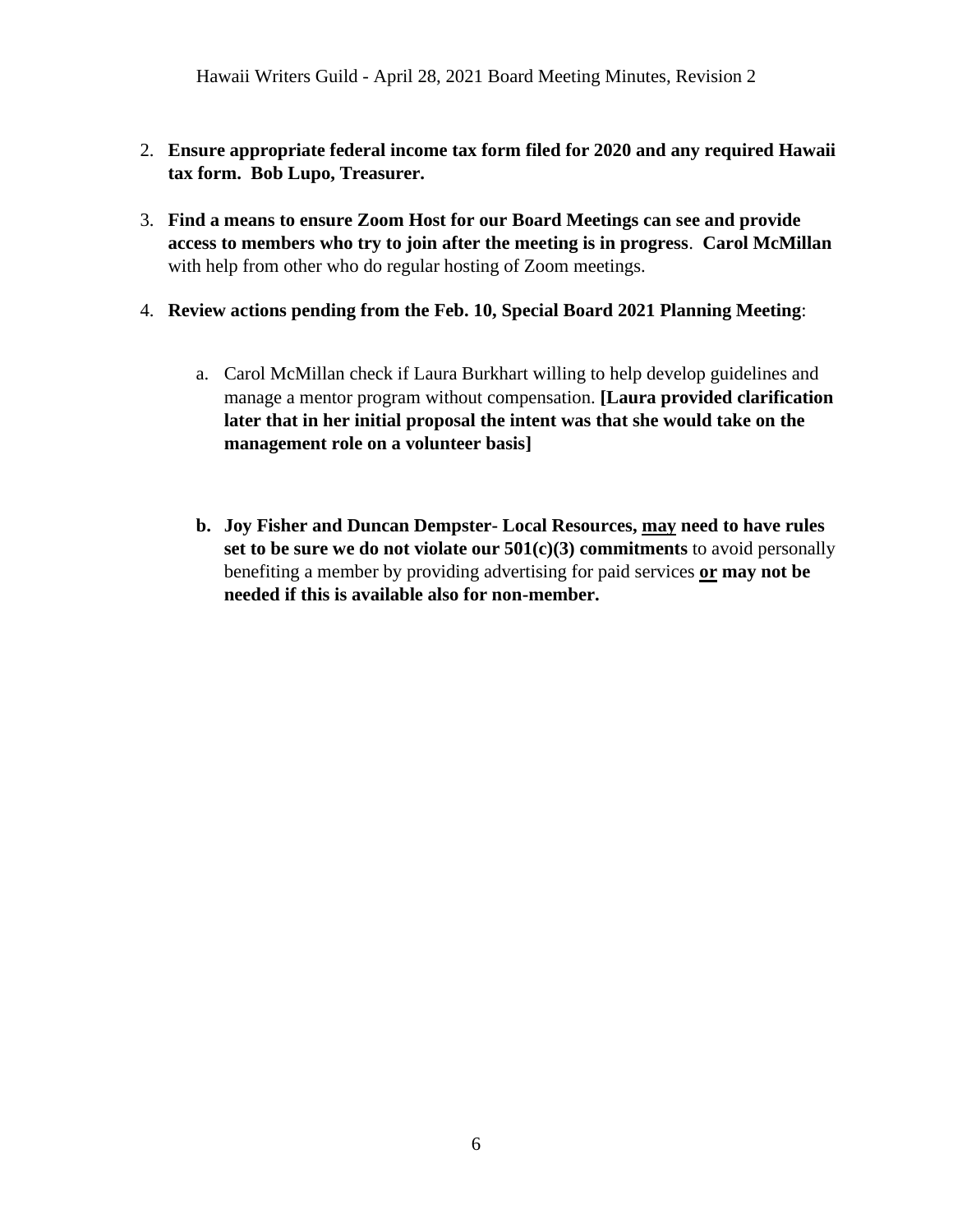|                                            | Hawaii Writers Guild Treasurer's Log, as of March 31, 2021 |                               |  |                                               |              |
|--------------------------------------------|------------------------------------------------------------|-------------------------------|--|-----------------------------------------------|--------------|
|                                            |                                                            |                               |  | ASB Operating Balance as of February 26, 2021 |              |
|                                            | \$4,130.18                                                 |                               |  |                                               |              |
|                                            |                                                            | <b>linterim March Inflows</b> |  |                                               |              |
|                                            |                                                            |                               |  |                                               |              |
| Steve Foster, Membership Renewal           | 40.00                                                      |                               |  |                                               |              |
| Cece Johansen, Membership Renewal          |                                                            |                               |  |                                               | 40.00        |
| Eila Algood, Membership Renewal, PayPal    | 40.00                                                      |                               |  |                                               |              |
| Don Kennedy, Membership Renewal, PayPal    |                                                            |                               |  |                                               | 40.00        |
| Jim Gibbons, Membership Renewal, PayPal    | 40.00                                                      |                               |  |                                               |              |
| Jada Rufo, Membership Renewal              | 40.00                                                      |                               |  |                                               |              |
| Virginia Fortner, Membership Renewal       | 40.00                                                      |                               |  |                                               |              |
| Jim Larsen, Mewmbership Renewal, PayPal    |                                                            | 40.00                         |  |                                               |              |
| <b>Total March Inflows</b>                 |                                                            |                               |  |                                               | \$<br>320.00 |
|                                            |                                                            | <b>March Outflows</b>         |  |                                               |              |
| <b>ASB Monthly Service Fee</b>             |                                                            |                               |  | $-5.00$                                       |              |
|                                            | <b>Total March Outflows</b>                                | $-5.00$                       |  |                                               |              |
| ASB Operating Balance as of March 31, 2021 | \$4,445.18                                                 |                               |  |                                               |              |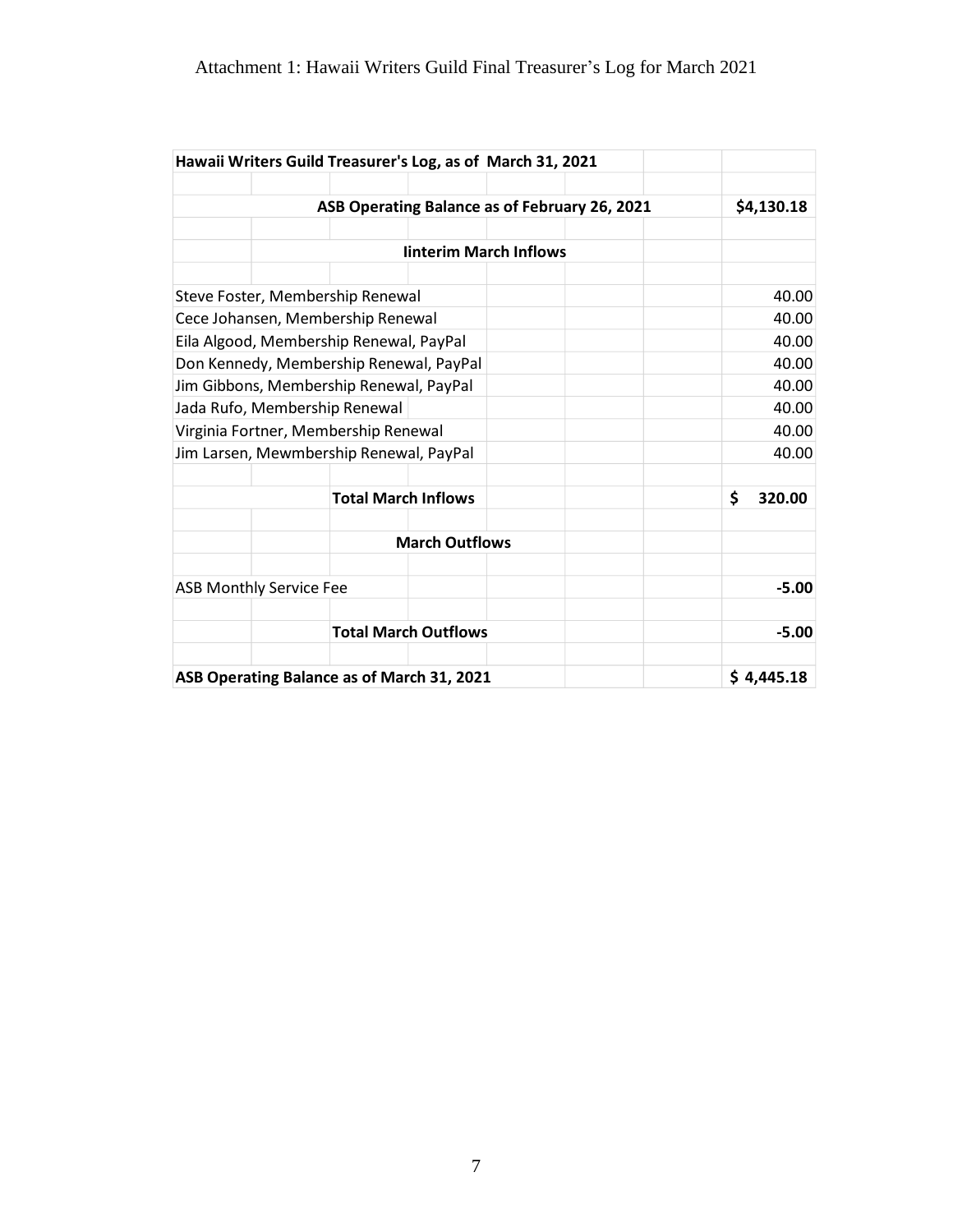| Interim Hawaii Writers Guild Treasurer's Log as of April 28, 2021  |                                            |           |                               |  |         |  |
|--------------------------------------------------------------------|--------------------------------------------|-----------|-------------------------------|--|---------|--|
|                                                                    | ASB Operating Balance as of March 31, 2021 |           |                               |  |         |  |
|                                                                    |                                            |           | <b>Interim April Inflows</b>  |  |         |  |
|                                                                    |                                            |           |                               |  |         |  |
| Shamar Hereth, New Member, PayPal                                  |                                            |           |                               |  | 40.00   |  |
| Miss Pianta, New Member, PayPal                                    | 40.00                                      |           |                               |  |         |  |
| John L. Hart, Membership Renewal, PayPal                           | 40.00                                      |           |                               |  |         |  |
| T.J. Michaels, Membership Renewal (Cocoa Manor), PayPal            | 40.00                                      |           |                               |  |         |  |
| Bruce Stern, Membership Renewal, PayPal                            | 40.00                                      |           |                               |  |         |  |
| Duncan Dempster, Membership Renewal, PayPal                        | 40.00                                      |           |                               |  |         |  |
| Sabrina Ito, Membership Renewal, PayPal                            | 40.00                                      |           |                               |  |         |  |
| Amy Elizabeth Gordon, Membership Renewal (Gig Called Life), PayPal | 40.00                                      |           |                               |  |         |  |
| Diann Wilson, Membership Renewal, 2 years through 2022             | 80.00                                      |           |                               |  |         |  |
| Charles Roberts, New Member                                        | 40.00                                      |           |                               |  |         |  |
|                                                                    | <b>Total Interim April Inflows</b>         | 440.00    |                               |  |         |  |
|                                                                    |                                            |           | <b>Interim April Outflows</b> |  |         |  |
|                                                                    |                                            |           |                               |  |         |  |
| Diann Wilson for Zoom Account Renewal (Check 124)                  | $-156.96$                                  |           |                               |  |         |  |
|                                                                    | <b>Total Interim April Outflows</b>        | $-156.96$ |                               |  |         |  |
|                                                                    |                                            |           |                               |  |         |  |
| Interim ASB Operating Balance as of April 28, 2021                 |                                            |           |                               |  | 4728.22 |  |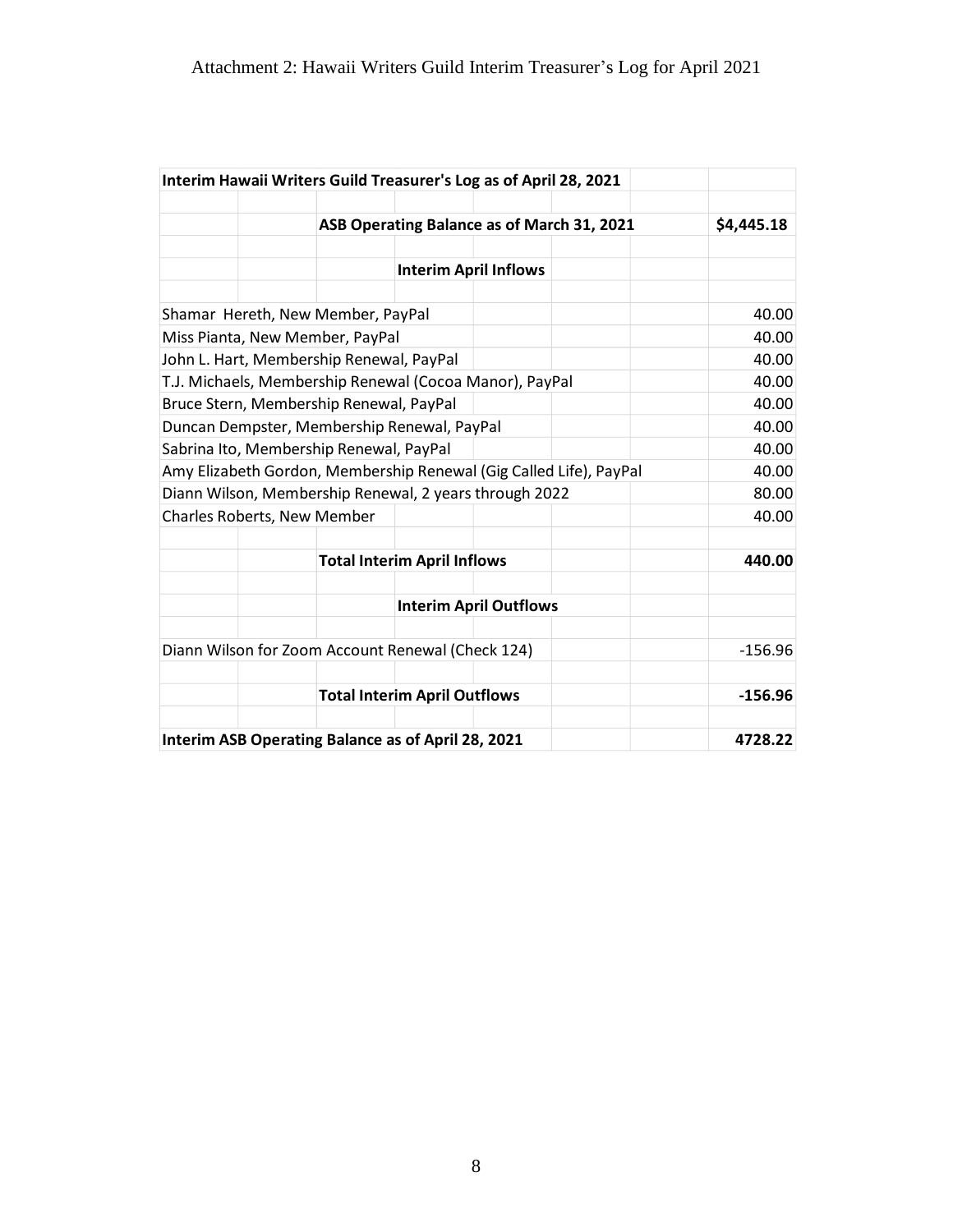### Attachment 3: Hawaii Writers Guild 2021 Budget (Approved April 2021)

*Hawaii Writers Guild Budget, 2017 Actual to 2020; 2021 Estimated:*

#### *Revenues - Expenses = Retained Earnings Surplus / (DEFICIT)* **APPROVED 2017A 2018 A 2019 A 2020 A 2021 E \*** *Retained Earnings Balance as of January 1* **\$958.43 \$2,737.35 \$ 2,392.63 \$ 3,479.18** *Revenues (Gross Receipts): Dues--Existing Members (43 ,'17; 51 ,'18, 60 ,'19, 55 '20, 55 E, '21 )* \$1,710.00 \$2,040.00 \$2,414.76 \$ 2,199.37 \$ 2,200.00 *Cash Donations + Year Ahead Dues (paid 2020 for '21 Dues)* \$2,320.00 \$709.98 380.00 400.00 *T-Shirt Revenues + C Card Expense Donations + Refinds + Rebates* \$470.80 789.59 840.71  *Total Operating Revenues* **\$1,710.00 \$4,360.00 \$3,595.54 \$ 3,368.96 \$ 3,440.71** *Less Operating Expenses:* ASB Setup Deposit + Monthly Account Fee 157.85 60.00 60.00 60.00 60.00 *501-c-3 Legal Expenses/Misc. Legal / Tax, Hano Membership* \$ 600.00 1,300.00 372.25 400.00 Anna Ranch-- Dinner Rental **1996 1208.24** \$208.33 \$250.66 0.00 275.00 Dinner Supplies / Program Expenses \$560.00 \$774.87 886.08 1000.00 Pop-Up Events \$0.00 \$511.81 275.36 0.00 Thelma Parker Library Rental **\$275.00 \$0.00** 0.00 0.00 0.00 0.00 Room Workshop Rentals/BOD Meetings **\$50.00** \$100.00 \$100.00 \$100.00 \$100.00 \$100.00 \$100.00 \$100.00 \$100.00 \$100.00 \$100.00 \$100.00 \$100.00 \$100.00 \$100.00 \$100.00 \$100.00 \$100.00 \$100.00 \$100.00 \$100.00 \$100.00 \$100.00 \$1 Speaker/Microphone Rental/TV Setup \$0.00 \$100.00 \$100.00 50.00 \$100.00 50.00 Kamehameha Christmas / July Festival **by the Christmas Christmas Automobile 125.00** 6.00 com at 125.00 0.00 125.00 Kamehameha Christmas / November Festival(JoAnn Williams)  $\frac{1}{225.00}$  \$200.00 0.00 225.00 Cherry Blossom Festival **by Cherry Blossom Festival and Cherry Blossom Festival and Cherry Blossom Testival and Cherry Blossom Testival and Cherry Blossom Testival and Cherry Blossom Testival and Cherry Blossom Testival an** Vinyl Banner/T-Shirts/Trifold \$490.80 \$49.22 0.00 150.00 Zoom Link \$0.00 \$0.00 180.00 180.00 Website Hosting/Net Setup Fees \$351.89 \$0.00 \$0.00 \$0.00 \$0.00 \$0.00 280.00 Domain Email Accounts (2 in '18, 4 in '19) \$0.00 \$0.00 100.00 75.00 Posters (6 in '18, 8 in '19)) **Exercise 2.000** 50.00 **50.00** 50.00 50.00 **50.00** 50.00 50.00 New Business Cards/Expense Reimbursements/Supplies/P.O.Box \$243.44 \$82.00 \$230.85 134.50 150.00 *Total Operating Expenses* **\$751.57 \$2,581.08 \$3,940.26 \$ 2,282.41 \$ 3,170.00** *Total Operating Income* **\$958.43 \$1,778.92 (\$344.72) \$ 1,086.55 \$ 270.71 Estimated Retained Earnings \$958.43 \$2,737.35 \$2,392.63 \$ 3,479.18 \$ 3,749.89**

#### **Notes:**

**The Guild's ASB balance totaled \$4,130.18 at February's-end. To date in March, 7 member renewals totaling \$280 have been deposited. Hence, the Guild's bank balance totals \$4,410.18 as of 3/23/21.** 

**Aggregate 2020 operating expenses totaled \$2,282.41--markedly lower than 2019's total expenses of \$3,940.26. The 'savings' was due obviously to Covid-19's impact. \* I've kept 2021 Gross Receipts estimates low, staying with 55 paying members (1) for this year, and estimated cash donations and other gross receipts in-line with last year to arrive at 2021 estimated revenues of \$3,336. I've increased estimated operating expenses year-over-year to accommodate potentially higher Legal Expenses and in anticipation of a return to some semblance of normalcy in 2021. Hence, I project increases in our annual dinner event, increased participation in local island festivals, and am estimating outlays for Website Domain expenses, YouTube, and Zoom link costs. Hence, estimated 2021 operating expenses aggregate \$3,120 (up ~37% year-over-year) to produce estimated net operating income of \$216, and estimated Retained Earnings (ASB Account) of \$3,695.18 at year-end. (1) Presently, we have ~65 regular paying members not more than 2 months past due, but membership renewals and new member initiations have exhibited notoriously irregular payment patterns in past years. Of members** *current* **to date, ~ 14 have been tardy renewing their membership in previous years. Hence, my reason for maintaining estimated 2021 paying members at 55--the same as in 2020.**

#### Updated: 30 March 2021 - Approved April 2021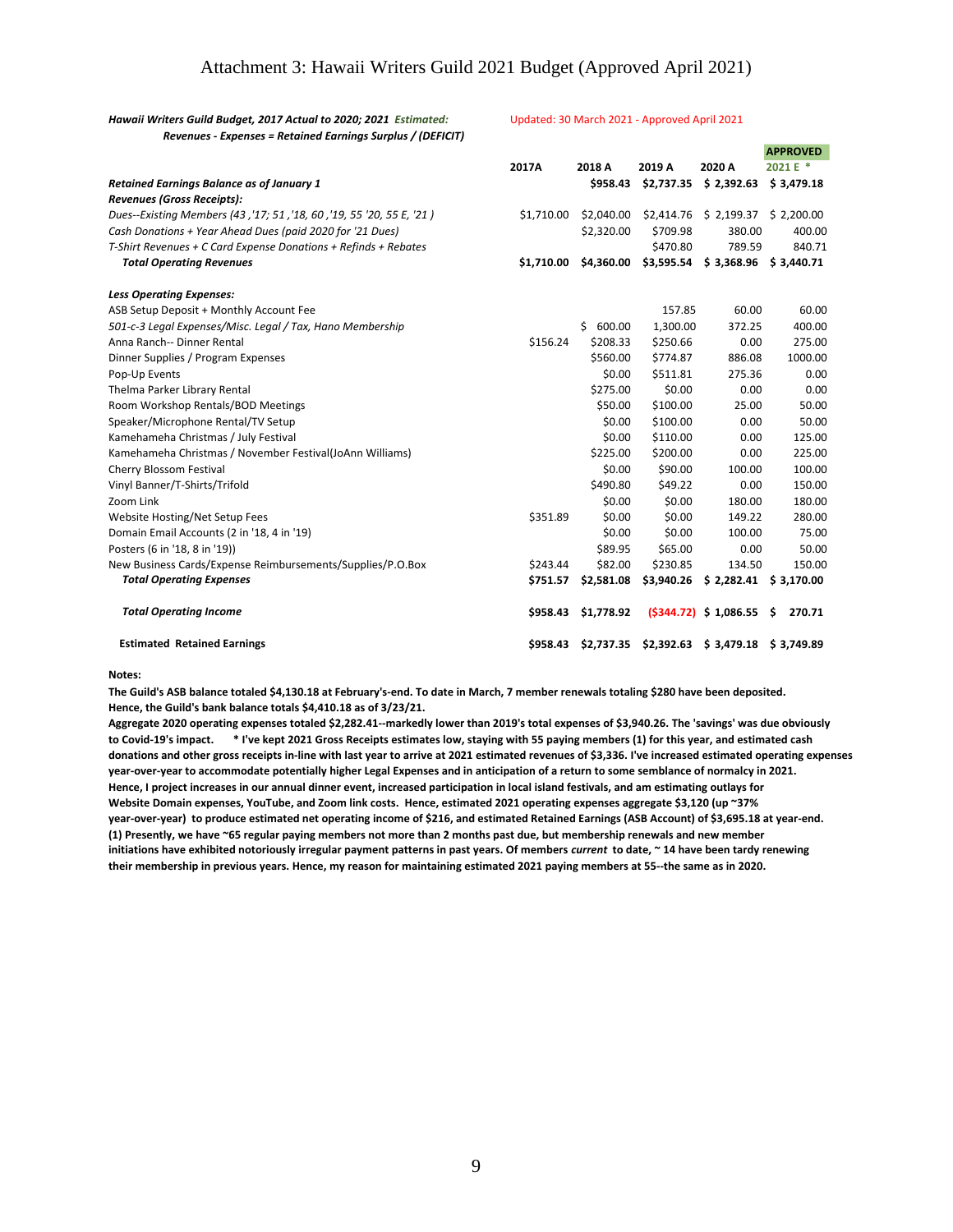## Hawaii Writers Guild Digital Communications Manager Job Description

Formal Position Title: Digital Communications Manager **[Currently, most of this is done by Duncan Dempster as Webmaster unless otherwise indicated]**

Reports To: Board of Directors

**Job Overview: The Digital Communications Manager oversees the** Guild's digital communication methods including website, email accounts, electronic financial facilities, social media, and other electronic communication means.

## Responsibilities and Duties:

a) Direct Responsibility: Create, configure, and maintain digital communications accounts related to HWG's internet identity:

- Domain Name Registration and DNS account
- Website Authoring and Hosting accounts
- Google Workspace account
- Google Groups email accounts (BOD and General

membership) **[Backup is Bruce Stern as Vice President that includes Membership role]**

- PayPal account
- American Savings Bank (ASB) account (for PayPal integration)

**[Duncan Dempster as in coordination with our Treasurer, Bob Lupo]**

Other future digital accounts which may be desired or required, such as Submittable, Google Workspace, etc.